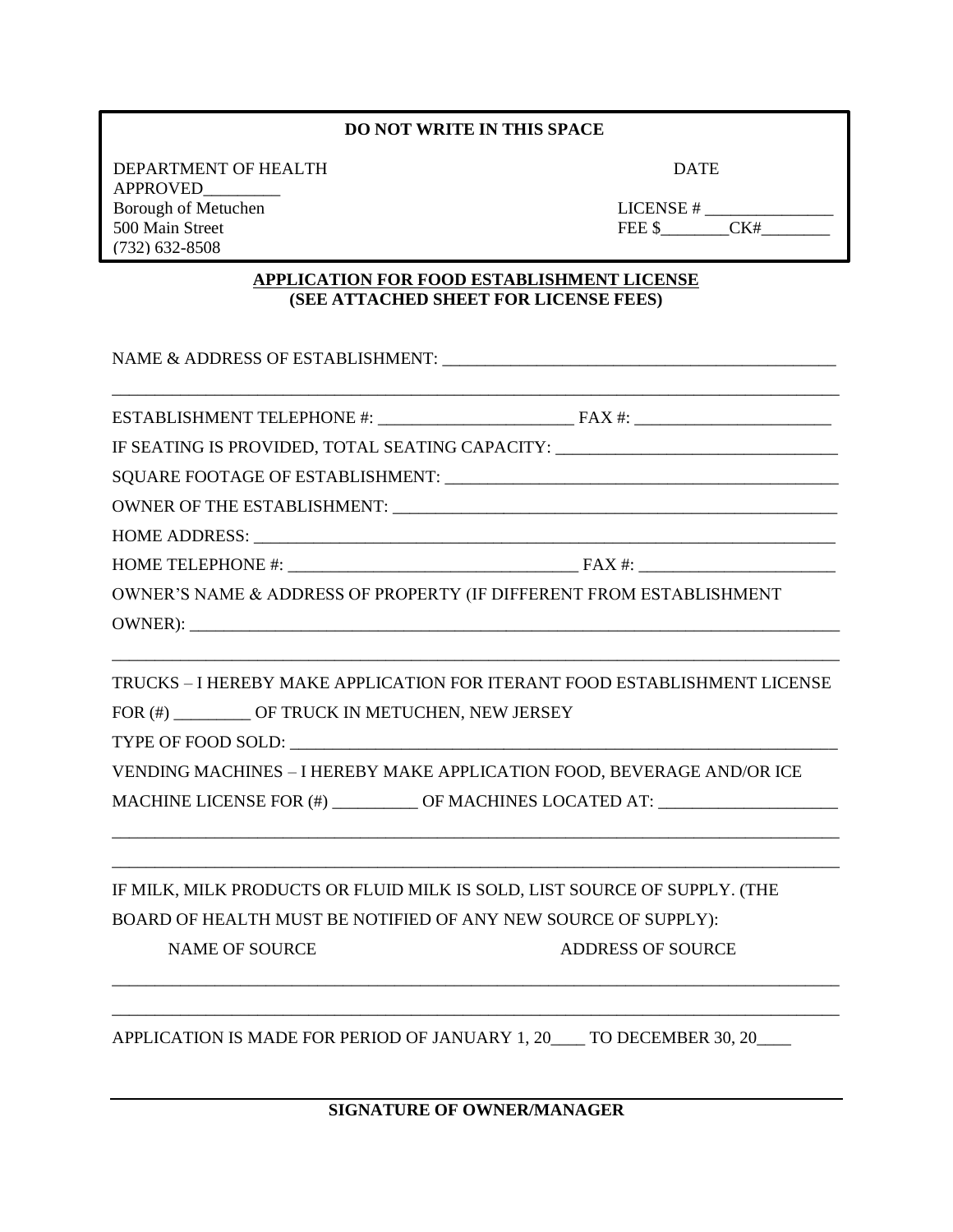## **DEPARTMENT OF HEALTH**

[Amended 9-15-1997 by Ord. No. 97-20; 8-5-2002 by Ord. No. 2002-10]

[A.](http://ecode360.com/search/16046011#16046011) All applications for permits for annual renewal as encompassed herein shall be accompanied by the payment of the fees prescribed in the following table. Permits shall expire and shall be subject to renewal in accordance with the expiration date as prescribed. A late charge of 10% of the prescribed fee shall be assessed for all licenses, which are not renewed prior to the expiration date.**[\[1\]](http://ecode360.com/search/ME1460?query=FOOD+LICENCE#ft16046011-1)**

| <b>DESCRIPTION OF ACTIVITY</b>                                                             |                      | <b>EXPIRATION</b><br><b>DATE</b> |
|--------------------------------------------------------------------------------------------|----------------------|----------------------------------|
| <b>Food establishments:</b>                                                                |                      |                                  |
| Pharmacies and confectioneries, permit to carry prepackaged<br>foods                       | \$50                 | 12/31                            |
| <b>Food establishments:</b>                                                                |                      |                                  |
| 1 to 2,500 square feet                                                                     | \$60                 | 12/31                            |
| 2,501 to 5,000 square feet                                                                 | \$115                | 12/31                            |
| 5,001 to 10,000 square feet                                                                | \$225                | 12/31                            |
| 10,000 square feet and over                                                                | \$375                | 12/31                            |
| <b>Restaurants:</b>                                                                        |                      |                                  |
| Counter service only                                                                       | $\mathfrak{L}$<br>60 | 12/31                            |
| 1 to 25 seating capacity                                                                   | \$85                 | 12/31                            |
| 26 to 50 seating capacity                                                                  | \$115                | 12/31                            |
| 51 to 75 seating capacity                                                                  | \$190                | 12/31                            |
| 76 and over                                                                                | \$285                | 12/31                            |
| <b>Vending machines:</b>                                                                   |                      |                                  |
| Food and beverage                                                                          | \$<br>20             | 12/31                            |
| Ice                                                                                        | \$20                 | 12/31                            |
| Itinerant food vehicles, each vehicle                                                      | \$70                 | 12/31                            |
| <b>Milk delivery vehicle</b>                                                               |                      |                                  |
| <b>First truck</b>                                                                         | \$<br>10             | 12/31                            |
| Each additional truck                                                                      | \$<br>5              | 12/31                            |
| Temporary event food license per diem                                                      | \$<br>10             | N/A                              |
| Laundry, self-service, permit to operate, each machine<br>(washer, dryer, or dry cleaning) |                      | 6/30                             |
| Pet shop                                                                                   |                      |                                  |
| Permit to operate                                                                          | \$60                 | 12/31                            |
| Motor hotel, tourist lodge, permit to operate                                              |                      | 12/31                            |